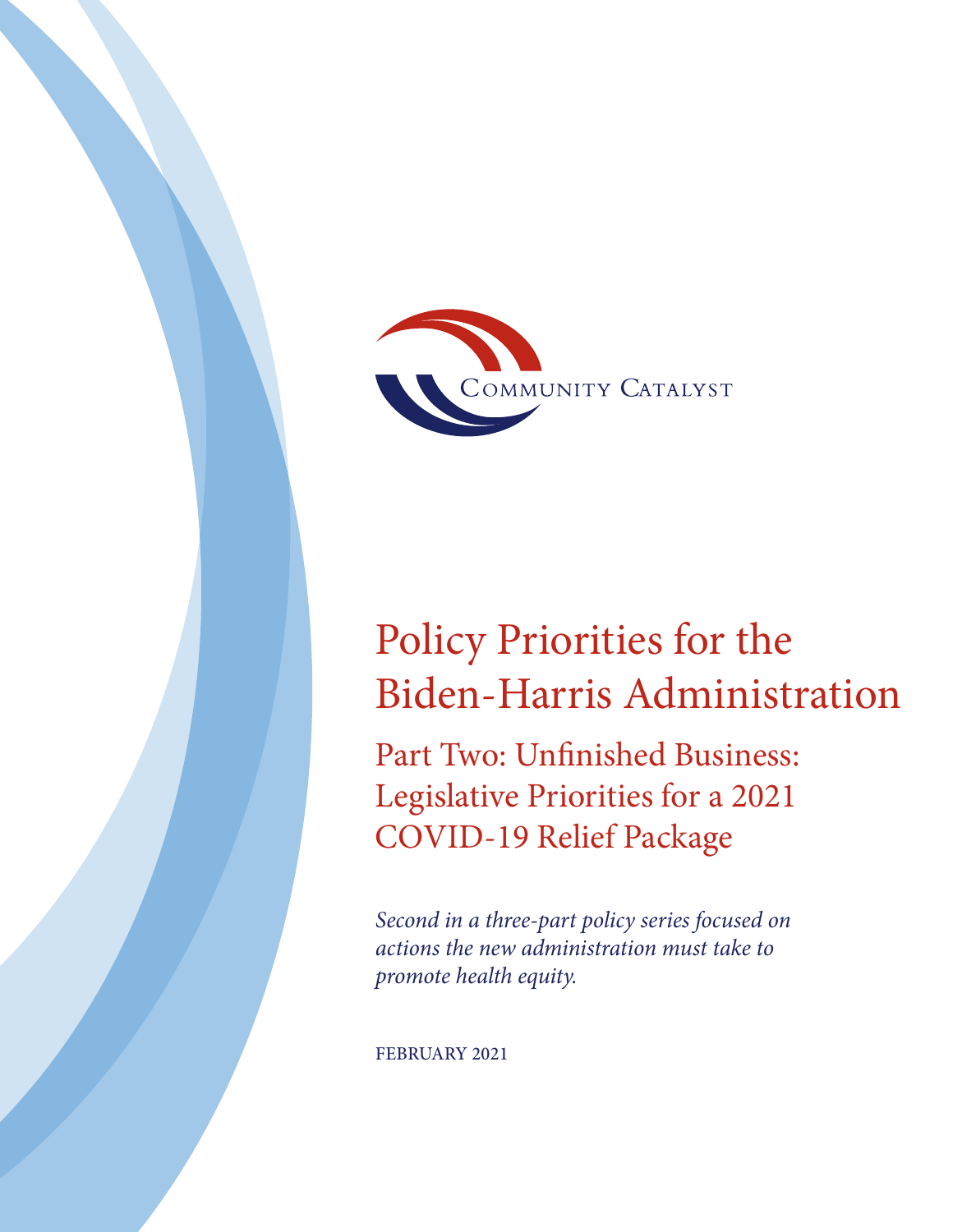## Unfinished Business: Legislative Priorities for a 2021 COVID-19 Relief Package

While a COVID-19 relief package was passed in December of 2020, it fell far short of adequately addressing the health and economic needs of people and states. Policymakers must do more for those who are hardest hit by the pandemic, giving everyone a fair shot at coming through this crisis healthy and whole. Further, they must help states protect key services and supports that are a lifeline for millions who face income, food and housing insecurity.

**The COVID-19 relief package is "unfinished business," and is insufficient in addressing what has been laid bare by the pandemic: deep structural inequities in our policies and programs that result in disparate rates in health opportunity and economic security.** A COVID Relief package does not address these longstanding inequities but is an important first step in responding to the pandemic and in rebuilding trust with those who are disproportionately impacted.

As the Biden-Harris Administration jumpstarts its efforts to lead the country in recovering from a dual pandemic of racism and COVID-19, we encourage them to be bold in their approach and center racial justice and health equity. To date, the ideas promoted by the new Administration are a hopeful signal that relief is on the way and equity is paramount. Day one efforts to unwind the harm of the Trump Administration coupled with a much-needed COVID package are a strong start to advancing health justice. We encourage Congress and the Executive branch to take concrete steps to resuscitate the economy; we also encourage them to recognize the need for *health coverage* in the context of a *health crisis*. As such, we call on them to craft and champion health policies that are equitable, making health coverage affordable and accessible. We also recognize that individual and state fiscal support, as well as addressing the social factors that individuals and families face — from financial security and housing to food access — all must be addressed in any COVID-19 response. Finally, we know that amid confusion and delays in vaccine supply coupled with distrust, a national strategy to vaccine distribution is vital in the coming days and weeks.

The development of a COVID Relief package is underway as conditions worsen for people across the country. This document paired with our *Undoing the Harm publication offers short-term steps to* jumpstart a movement to address inequity during the pandemic. Below is a checklist of health-specific provisions for the policymakers to consider as they work to build consensus and deliver on their vision for a more equitable and just future, starting with COVID relief.

### **Unfinished Business: Health Priorities for COVID-19 Relief**

There are four key policy domains vital to advancing health justice in any COVID relief package. They include a national vaccine strategy; affordability and coverage; access and quality; and the social factors that affect people's health. The recommended policies are drawn from community and state partners working to address the crisis and are outlined in more detail in our [2020 set of recommendations to Congress.](https://www.communitycatalyst.org/resources/2020-covid/Strengthening-Federal-Approach.pdf)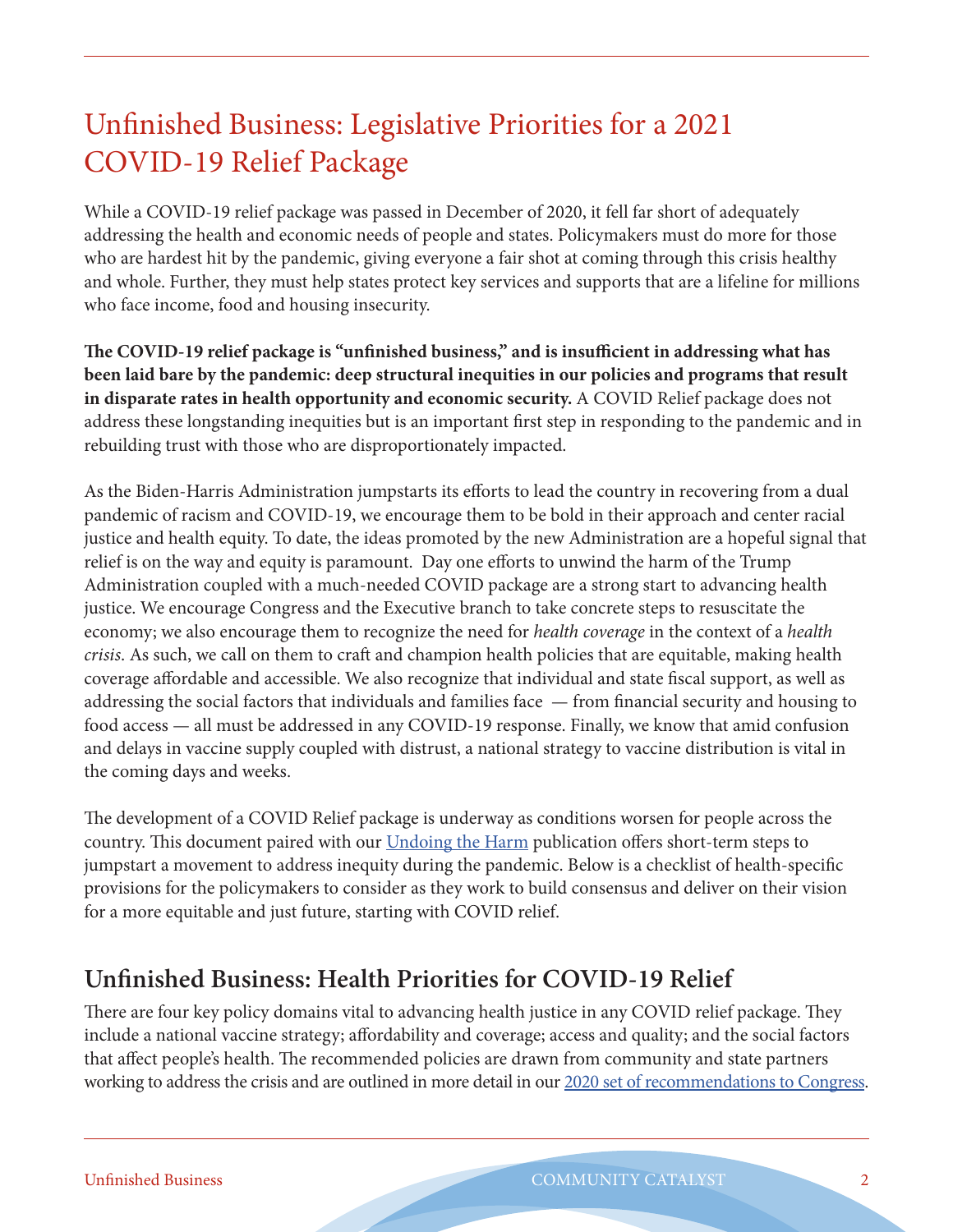### **Vaccine Strategy**

While [H.R. 8337](https://www.congress.gov/bill/116th-congress/house-bill/8337/text), enacted in December, included nearly \$29 billion for vaccine purchases and distribution plus more than \$22 billion for testing and contact tracing, more is required. We fully support the Administration's efforts to launch a national strategy that will accelerate COVID-19 testing, outreach and education and vaccination — including addressing supply chain challenges and investment in the public health workforce. More resources are needed in communities hardest hit by the pandemic. Specifically, any COVID relief package must include an expansion of testing and vaccine access in Black, Indigenous and other people of color (BIPOC) communities and other underserved areas of the country. It must also include an expansion of the public health workforce in BIPOC communities, and no cost sharing mandate for vaccines paired with a 100 percent FMAP Medicaid reimbursement for states. Finally, disaggregated data collection about COVID-19 is central to any understanding of the pandemic's devastating effects on communities and is instrumental in designing interventions that reduce inequity. States and communities need funding and technical assistance to collect data properly. As policymakers work in support of a more cohesive, national approach to vaccination, we call upon decision makers to center equity, from resource distribution to protecting people from financial ruin.

### **Affordable Health Coverage**

As people lose their jobs, they lose their health insurance too — widening the coverage gap for people of color in this country. Even before COVID-19 hit, 29 million people in the U.S. lacked health insurance coverage, including a disproportionate share of people of color who face unjust and discriminatory barriers to health and economic security. For example, [11.4% of Black people are uninsured versus 7.8%](https://www.kff.org/uninsured/issue-brief/key-facts-about-the-uninsured-population/)  [of white people and the disparity is even greater for Hispanic/Latinx and American Indian/Alaska Native](https://www.kff.org/uninsured/issue-brief/key-facts-about-the-uninsured-population/)  [at 20% and 21.7%.](https://www.kff.org/uninsured/issue-brief/key-facts-about-the-uninsured-population/) With the COVID-19 pandemic already causing a nearly 15% unemployment rate and rising, it is estimated that [14.6 million people have lost their employer-sponsored insurance](https://www.commonwealthfund.org/publications/issue-briefs/2020/oct/how-many-lost-jobs-employer-coverage-pandemic) — further exacerbating the underlying coverage gap for people of color. Further, we know that uninsured Black people are more likely to fall in the coverage gap in states that have not expanded Medicaid. These disparities in coverage can be reduced by expanding Medicaid in non-expansion states and improving Marketplace affordability.

### *Secure & Sustain State Medicaid Programs*

- $\Box$  Shore up the Medicaid program by increasing and extending the enhanced federal matching rate to 14 percentage points.
- $\Box$  The enhanced match should extend to the expansion population (up to a cap of 100%). The 100% federal match for non-expansion states (and the equivalent for late-expanders) should last for several years to encourage these states to expand. See the [SAME Act](https://www.congress.gov/bill/116th-congress/senate-bill/585/text?q=%7B%22search%22%3A%5B%22SAME+Act%22%5D%7D&r=4&s=3) and the [Patient Protection and](https://www.congress.gov/bill/116th-congress/house-bill/1425)  [Affordable Care Enhancement Act](https://www.congress.gov/bill/116th-congress/house-bill/1425) as models to build on.
- $\Box$  At a minimum, the enhanced match and the [FFCRA maintenance of effort \(MOE\)](https://www.kff.org/medicaid/issue-brief/medicaid-maintenance-of-eligibility-moe-requirements-issues-to-watch/) provision should last for the duration of the economic contraction and phase back down gradually as state revenues recover.
- $\Box$  Provide a dedicated 10 percentage point increase in the FMAP to strengthen and improve states' home and community-based services (HCBS) programs.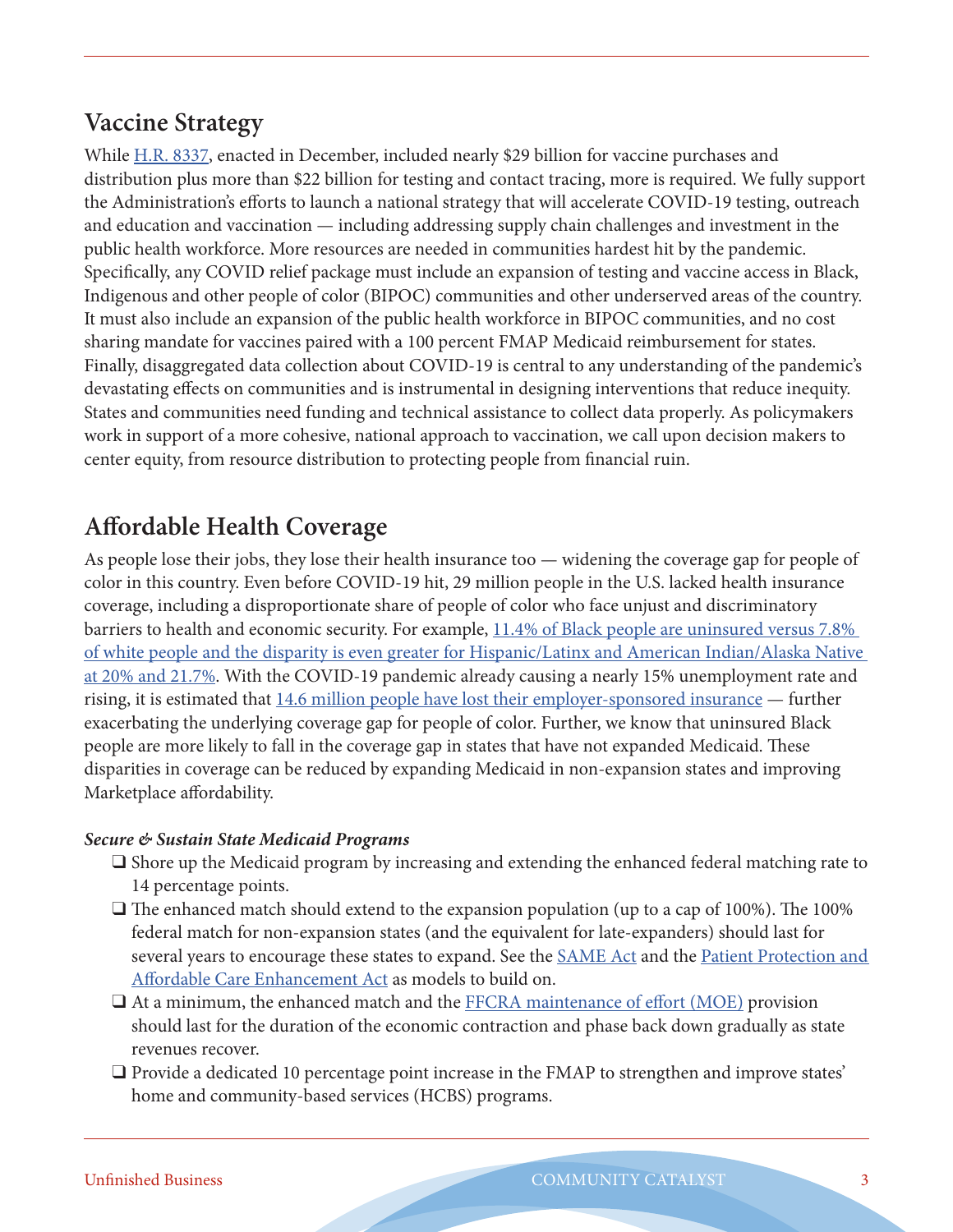- $\Box$  Allow Medicaid coverage to begin 30 days pre-release for criminal justice populations. See [Re-Entry Act](https://www.congress.gov/bill/116th-congress/house-bill/1329/text).
- $\Box$  Extend postpartum coverage in Medicaid from 60 days to a full 12 months and require Medicaid programs to cover oral health care for pregnant people. See [MOMMA's Act.](https://www.congress.gov/bill/116th-congress/house-bill/1897/text)
- $\Box$  Provide a dedicated Medicaid FMAP increase of at least 5 percentage points to sustain and improve access to needed dental services. Medicaid recipients have seen a significant decline in receipt of oral health care, especially for individuals with related chronic conditions that put them at greater risk.
- $\Box$  Extend full federal funding (through 100% FMAP) to Medicaid services furnished through urban Indian health programs to American Indians/Alaska Natives (AIANs), in addition to services furnished through IHS/Tribal providers to AIANs and fix the ["four walls" limitations on IHCP](https://www.medicaid.gov/federal-policy-guidance/downloads/cib11421.pdf)  ["clinic" services](https://www.medicaid.gov/federal-policy-guidance/downloads/cib11421.pdf) by removing the prohibition on billing for services provided outside a clinic facility.

### *Make ACA Plans Affordable*

- $\square$  Shore up ACA premium subsidies by adopting a gradual sliding scale for affordability that avoids economic disincentives for low-income households and large "cliffs"; eliminate premiums for all with income below 200 percent FPL; and cap premiums at 8.5 percent, setting a maximum percentage of income that anyone would have to pay. Learn [more here](https://www.communitycatalyst.org/resources/publications/document/Health-Care-Affordability-and-COVID-19-brief.pdf) as a way to boost the [Patient Protection and Affordable Care Enhancement Act.](https://www.congress.gov/bill/116th-congress/house-bill/1425)
- $\Box$  Eliminate cost sharing for COVID-19 related treatment in all private health plans, including short-term limited duration insurance (STLDI) plans and other coverage arrangements not subject to federal coverage standards.

### *Protect Individuals from Financial Ruin*

 $\Box$  Protect individuals from medical debt and put in place standard practices to make sure that health care entities communicate with consumers any debt that is owed and alerts the consumers of any assistance that they qualify for before any debt is sent into collections. See the [The COVID-19](https://www.vanhollen.senate.gov/imo/media/doc/BILL_COVID-19%20Medical%20Debt%20Collection%20Relief%20Act%207.28.20.pdf)  [Medical Debt Collection Relief Act of 2020](https://www.vanhollen.senate.gov/imo/media/doc/BILL_COVID-19%20Medical%20Debt%20Collection%20Relief%20Act%207.28.20.pdf) and [The Strengthening Consumer Protections and](https://www.murphy.senate.gov/download/malnutrition-awareness-resolution)  [Medical Debt Transparency Act.](https://www.murphy.senate.gov/download/malnutrition-awareness-resolution)

### **Access and Quality**

It is vital to ensure access to high quality care during the pandemic — and to advance policies that specifically address inequity in access to resources and support populations that are left behind. People of color, people with disabilities, LGBTQ+ people, people for whom English is not the first language, and many others often have difficulty obtaining health care that meets their needs during the best of times. This includes access to a diverse set of providers located nearby and that are physically accessible. COVID-19 has worsened these inequities. The [Trump administration's reinterpretation of section 1557](https://www.commonwealthfund.org/blog/2020/health-care-2020-presidential-election-equity-ensuring-protections-people-color) combined with [public charge](https://www.healthaffairs.org/do/10.1377/hblog20190813.84831/full/) and anti-immigrant, [anti-woman](https://www.americanprogress.org/issues/women/reports/2020/09/10/490241/women-paid-price-trumps-regulatory-agenda/), [anti-LGBTQ+](https://www.americanprogress.org/issues/lgbtq-rights/reports/2021/01/12/494500/improving-lives-rights-lgbtq-people-america/) policies have [sowed fear](https://www.commonwealthfund.org/blog/2019/new-public-charge-rule-affecting-immigrants-has-major-implications-medicaid-and-entire) in excluded communities, leading to [delays in seeking care](https://www.cdc.gov/mmwr/volumes/69/wr/mm6936a4.htm) if people seek care at all. The backdrop of structural discrimination and a raging pandemic have further reduced access to quality care. Notably, as rates of mental illness and substance use soar with <u>over 40 percent</u> of all adults reporting some mental health and/or substance use challenge, the implications for BIPOC, low-income people and LGBTQ+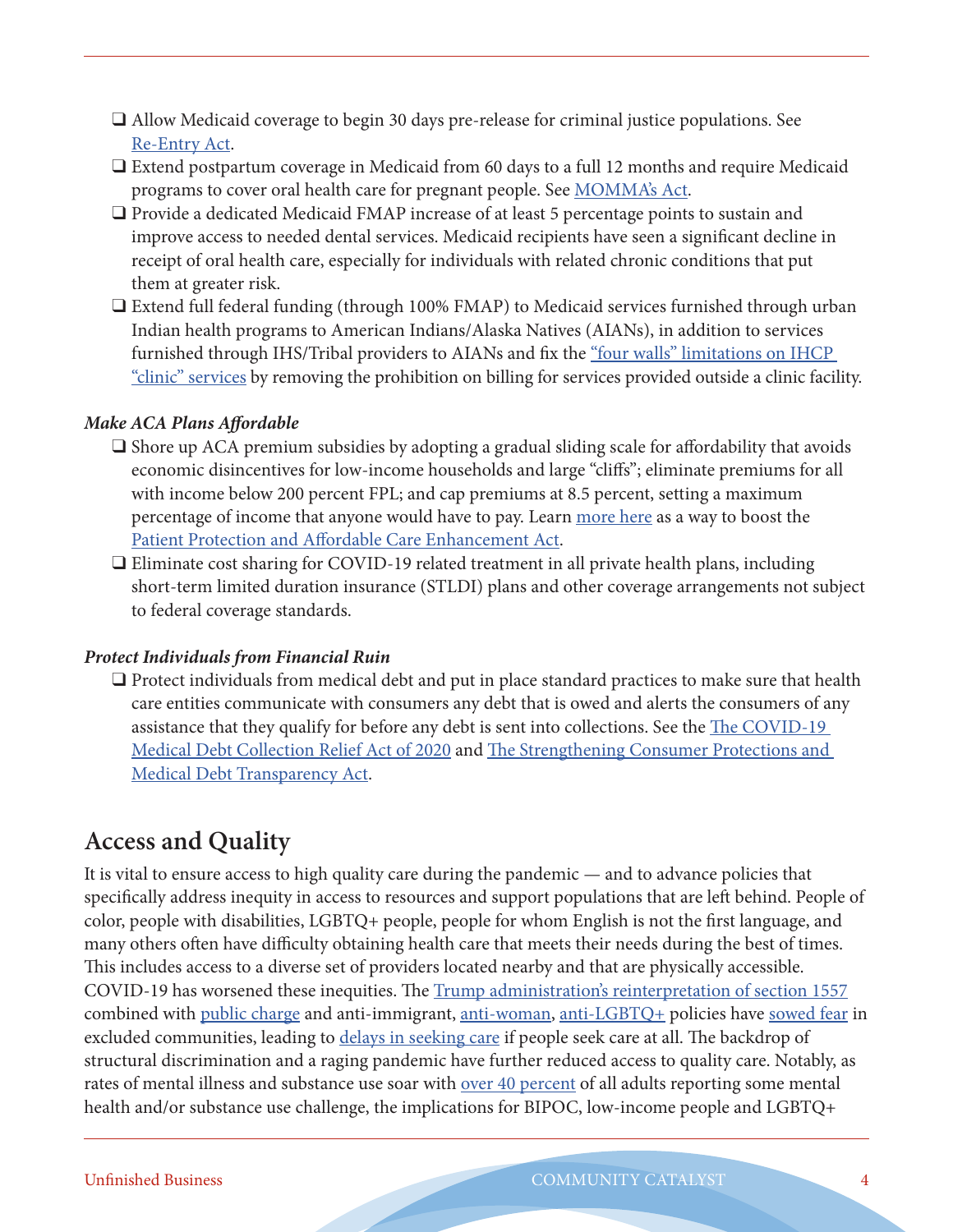populations — for whom treatment/services are already hard to access — are dire. For children and youth, [rising rates](https://www.cdc.gov/mmwr/volumes/69/wr/pdfs/mm6932a1-H.pdf) of suicidal ideation and Emergency Department use during COVID-19 signal a longterm mental health and substance use crisis. Without specific attention to the needs of people challenged by a health care system that does not see them, trauma and death will continue at high rates. Finally, many low-income people, disproportionately BIPOC, are essential workers and carry greater risk without access to health insurance, savings, paid leave or social supports; consumer assistance is more important than ever to help people get connected to care and supports. We must use policy interventions to address these inequities by directing resources to where they are needed, building infrastructure that reorients our systems toward equity and reversing policies that perpetuate inequity.

### *Ensure Equitable Access to Coverage and Health Services*

- $\Box$  Invest \$400 million in consumer assistance network to match consumer need for support in navigating the health care enrollment process. In recognition of increasing demand, invest \$30 million in consumer assistance program (CAP) grants to states, building the needed infrastructure to support consumers year-round.
- $\Box$  Allow states to receive enhanced FMAP for administrative services, and in particular, for interpretation/translation services for individuals with limited English proficiency (LEP).
- $\Box$  Authorize the Department of Labor to assess civil monetary penalties to strengthen parity in mental health and substance use disorder benefits as COVID-19 accelerates SUD/MH incidence. See [H.R.2848,](https://www.congress.gov/bill/116th-congress/house-bill/2848?r=2&s=1) the Parity Enforcement Act of 2019.
- $\Box$  Provide \$58 million for the Centers for Disease Control and Prevention's (CDC's) infectious diseases and opioid program line to support and expand services essential for overdose prevention and harm reduction services.
- $\Box$  Increase funding for substance use disorders recovery services by at least \$250 million annually, including \$10 million to build the capacity of Recovery Community Organizations (RCOs) through the Building Communities of Recovery (BCOR) program.
- $\Box$  Increase funding for Every Student Succeeds Act (ESSA) Title IV, part A, to support schools addressing students' mental health and substance use disorders as they return to in-person learning.
- $\Box$  Increase access to Medicaid home- and community-based services (HCBS) by allowing for retroactive access to HCBS, facilitating access to personal protective equipment (PPE) for HCBS providers, and maintaining the public health emergency flexibilities permitting payment for HCBS in hospital settings and Appendix K retainer payments.

### *Build a Workforce that Mirrors Community*

- $\Box$  Fund and create a civilian corps (non-law enforcement) of first responders including peer support specialists, trained mental health and substance use disorders clinicians, social workers and other health personnel, as referenced in the [Biden-Sanders Unity Task Force Recommendations](https://joebiden.com/wp-content/uploads/2020/08/UNITY-TASK-FORCE-RECOMMENDATIONS.pdf), including mobile crisis teams, as alternatives to police for crisis intervention.
- $\Box$  Increase funding for the Coronavirus Provider Relief Fund with a separate stream for non-Medicare providers.
- $\Box$  Appropriate funding for peer certification and education/training to assist people with lived experience in building careers in the mental health and substance use disorders services workforce as part of COVID recovery.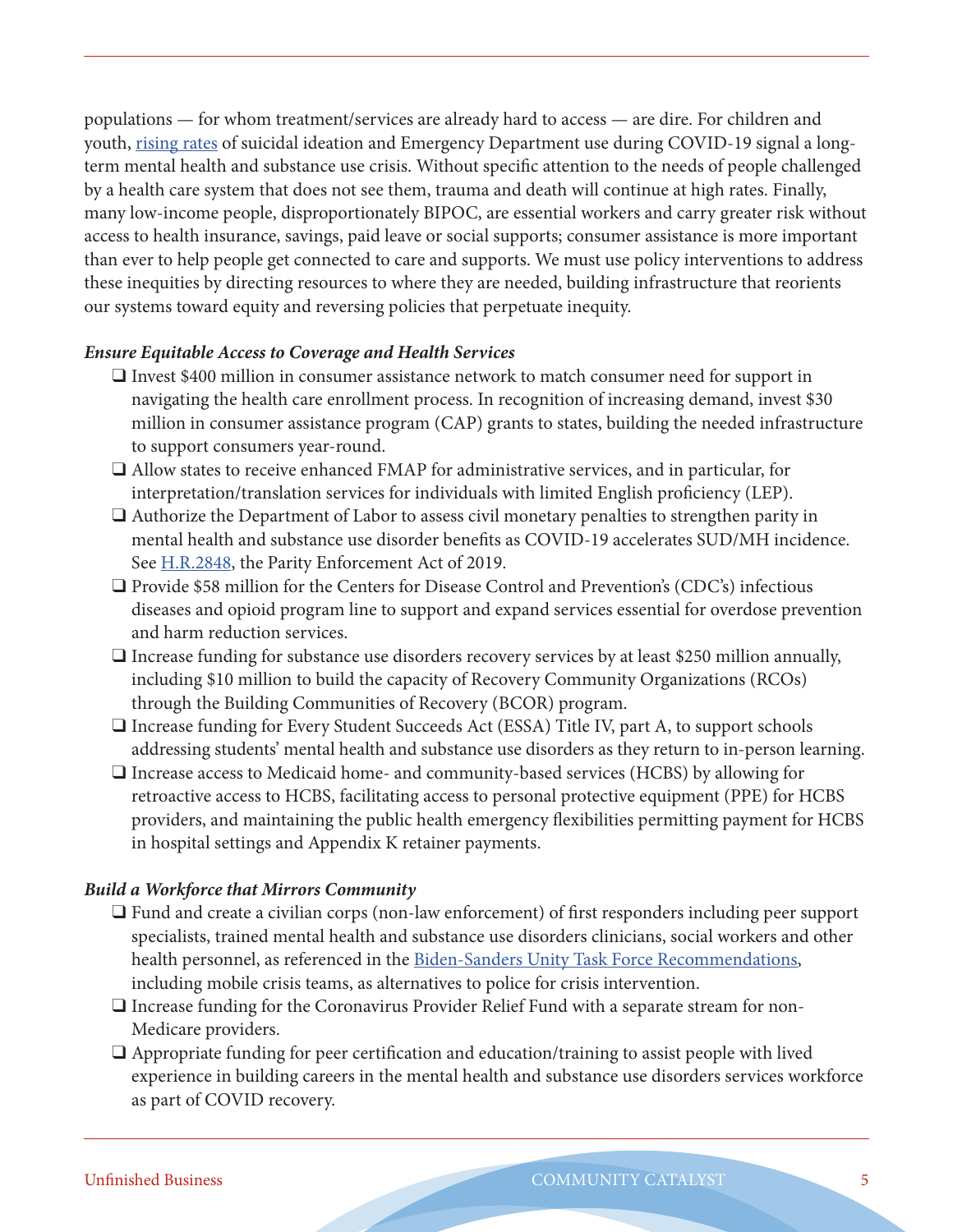$\Box$  Eliminate restrictions on funding for dental therapists in the Indian Health Care Improvement Act. Currently, the [IHCIA exempts](https://www.ihs.gov/sites/ihcia/themes/responsive2017/display_objects/documents/home/USCode_Title25_Chapter%2018.pdf#page=24) the dental health aide therapist (DHAT) provider type from the expansion unless DHATs are authorized under state law, positioning them to provide needed care.

### **Social Determinants of Health**

The social determinants of health — poverty, unequal access to care, housing, geography, employment, education and structural racism — must be confronted as they are significant contributing factors to worsening health disparities, as well as obstacles to the coverage and quality objectives in addressing the COVID-19 pandemic. As such, individuals and families need their most basic needs fulfilled during this crisis in order to mitigate spread, allow people to recover and ensure long-term health and economic security.

### *Secure Housing, Food and Economic Security for individuals and families*

- $\Box$  Appropriate at least \$30 billion in emergency rental assistance targeted to households most at risk of losing their homes. Emergency resources must be targeted to households with the lowest incomes, who are facing the greatest risk of eviction.
- $\Box$  A broad, national eviction moratorium to keep renters in their homes when the federal eviction moratorium issued by the Centers for Disease Control and Prevention (CDC) to ensure there is not a gap in protections before state and local governments can distribute emergency rental assistance to households in need and the small landlords who provide their housing. See the [Eviction Crisis Act](https://www.congress.gov/bill/116th-congress/senate-bill/3030).
- □ Invest \$28 billion for 500,000 housing vouchers and \$8 billion for Emergency Solutions Grants to address the urgent health and housing needs of people experiencing homelessness. Additionally, invest \$44B for National Housing Trust Fund. See the [Family Stability & Opportunity Vouchers Act.](https://www.young.senate.gov/imo/media/doc/Family%20Stability%20and%20Opportunity%20Vouchers%20Act%20of%202019.pdf)
- $\Box$  Increases SNAP benefit level by 15% and minimum SNAP Benefit to \$30/month through 2021 and waives work requirements for SNAP. Learn more [here](https://frac.org/wp-content/uploads/FRAC-Transition-Priorities-2020.pdf).
- $\Box$  Provide at least \$400/week Unemployment Insurance (UI) supplement through 2021 and extend the CARES Act UI provisions over the same time period.
- $\Box$  Include additional one-time payment of \$1,400 per person that includes mixed-status households and adult dependents.
- $\Box$  Extend emergency paid leave that is inclusive of caregiving and is no less than the minimum wage and expand the reimbursement for paid leave costs to local governments.

### *Safeguard the Safety Net*

- $\Box$  Provide robust, at least \$350 billion, in funding for state and local aid as outlined in the Biden framework [here.](https://buildbackbetter.gov/wp-content/uploads/2021/01/COVID_Relief-Package-Fact-Sheet.pdf)
- $\Box$  Provide, at a minimum, [\\$50 billion](https://buildbackbetter.gov/wp-content/uploads/2021/01/COVID_Relief-Package-Fact-Sheet.pdf) to states and localities to help ramp up testing centers in communities that are disproportionately affected and/or are medically underserved health areas.